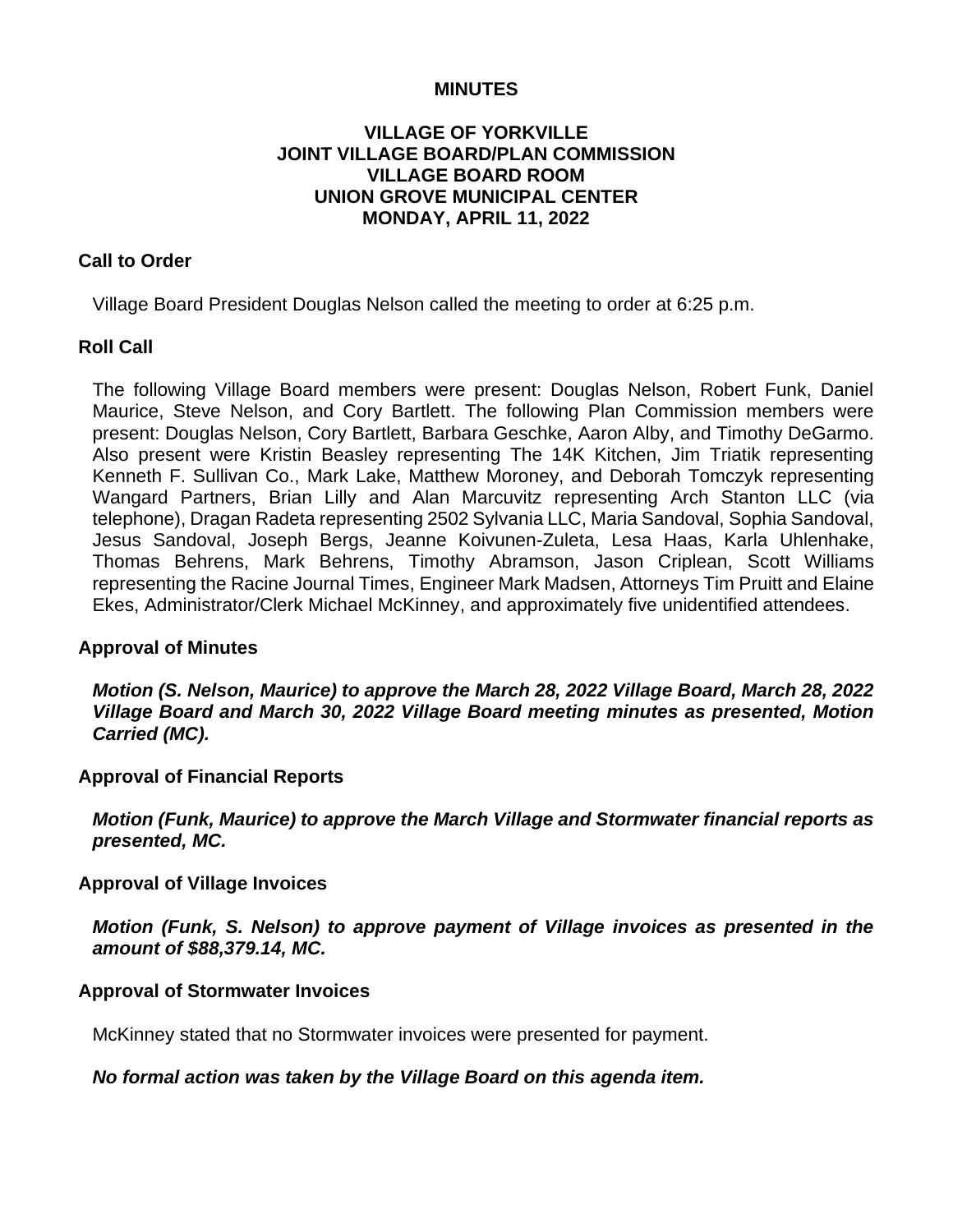**New and Unfinished Business - Discussion and possible action on the following:**

**Class "B" Beer and "Class C" Wine License application submitted by The 14K Kitchen for 13851 56th Road/2624 South Sylvania Avenue (West Frontage Road) for the period of April 12, 2022, through June 30, 2022 (Agent: Kristin Beasley) (Premises: Main hangar building and unused café area in main hangar building)**

McKinney stated that the applicant has not secured a lease for the premises covered by this license.

*Motion (S. Nelson, Maurice) to grant a Class "B" Beer and "Class C" Wine License to The 14K Kitchen, 13851 56th Road/2624 South Sylvania Avenue (West Frontage Road) (Agent: Kristin Beasley) (Premises: Main hangar building and unused café area in main hangar building), for the period of April 12, 2022, through June 30, 2022, with the condition that these licenses not be issued by the Administrator/Clerk to the applicant until such time as the applicant provides a current lease for the described premises, MC.*

**Combination Class B Beer and Liquor License application submitted by Dave's Diner for 904 South Sylvania Avenue (West Frontage Road) for the period of April 12, 2022, through June 30, 2022 (Agent: David Johnson) (Premises: Bar/restaurant and patio area)**

McKinney stated that the applicant has not secured a lease for the premises covered by this license.

*Motion (S. Nelson, Bartlett) to grant a Combination Class B Beer and Liquor License to Dave's Diner, 904 South Sylvania Avenue (West Frontage Road) (Agent: David Johnson) (Premises: Bar/restaurant and patio area), for the period of April 12, 2022, through June 30, 2022, with the condition that these licenses not be issued by the Administrator/Clerk to the applicant until such time as the applicant provides a current lease for the described premises, MC.*

**Site plan review application submitted by REICO Investments, Inc. (with Kenneth F. Sullivan Co. as applicant/agent) for the parcel located at 1008 South Sylvania Avenue (West Frontage Road) (Parcel ID # 194-03-21-13-009-030) in the B-3 (Commercial Service) Zoning District for the construction of a ±2,500-square foot addition to an existing truck sales and service building on this parcel for a business known as "Lakeside International Trucks"**

*No formal action was taken by the Village Board on this agenda item.*

**Resolution 2022-11 Approving a request for site plan review for the construction of a ±2,500-square foot addition to an existing truck sales and service building on this parcel for a business known as "Lakeside International Trucks" at 1008 South Sylvania Avenue (West Frontage Road), Sec. 13, T3N, R21E, Village of Yorkville, Racine County, Wisconsin (Parcel ID # 194-03-21-13-009-030); REICO Investments, Inc., Owner; Kenneth F. Sullivan Co., Applicant/Agent**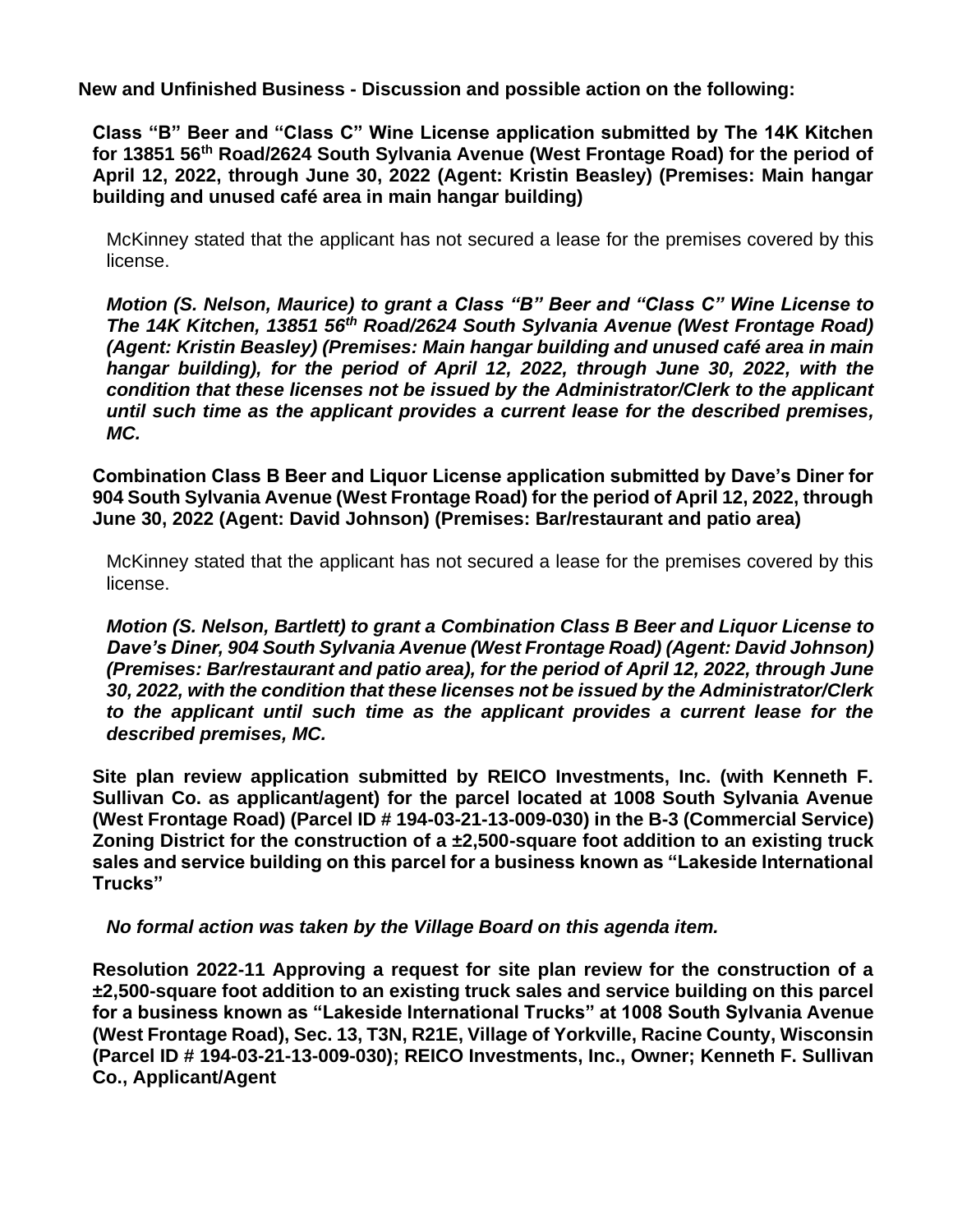*Motion (Alby, Geschke) to recommend the adoption of Resolution 2022-11 as presented, MC.*

# *Motion (Maurice, S. Nelson) to accept the Plan Commission's recommendation and to adopt Resolution 2022-11 as presented, MC.*

**Public Hearing -** The Village Board and Plan Commission held a joint public hearing to hear public comment on a rezoning and conditional use application submitted by David Borzynski and Joseph Borzynski (with Wangard Partners, Inc./Mark Lake as applicant/agent) for the parcel located at 2200 South Sylvania Avenue (West Frontage Road) (Parcel ID # 194-03-21-24-002- 000) in the B-3 (Commercial Service) and M-3 (Heavy Industrial) Zoning Districts to rezone the portion of this parcel located in the B-3 (Commercial Service) Zoning District to the M-3 (Heavy Industrial) Zoning District, and to construct a ±399,900-square foot industrial building on this parcel

D. Nelson opened the public hearing at 6:32 p.m.

Mark Lake stated that Wangard would be willing to deed restrict this property to prevent any noxious uses from occupying this site.

With no other comments forthcoming, D. Nelson closed the public hearing at 6:35 p.m.

**Rezoning and conditional use application submitted by David Borzynski and Joseph Borzynski (with Wangard Partners, Inc./Mark Lake as applicant/agent) for the parcel located at 2200 South Sylvania Avenue (West Frontage Road) (Parcel ID # 194-03-21-24- 002-000) in the B-3 (Commercial Service) and M-3 (Heavy Industrial) Zoning Districts to rezone the portion of this parcel located in the B-3 (Commercial Service) Zoning District to the M-3 (Heavy Industrial) Zoning District, and to construct a ±399,900-square foot industrial building on this parcel**

Deborah Tomczyk stated that Wangard would be willing to deed restrict this property to prevent any noxious uses from occupying this site as a provision of the site's development agreement.

### *Motion (Maurice, S. Nelson) to reopen the public hearing for this request at 6:40 p.m., MC.*

Joseph Bergs commented on an unrelated rezoning request to be addressed later in the meeting.

With no other comments forthcoming, D. Nelson closed the public hearing at 6:41 p.m.

Bartlett read an April 5, 2022, letter into the record from the Village to Wangard regarding a financial assistance request from Wangard for this site. He stated that the section of this letter referencing the "guarantee" of \$25,000,000 in development value for this site needs to be amended. Pruitt stated that the timeline for the lift station project referenced in this letter would be finalized in a development agreement with the developer. Madsen stated that Yorkville's past practice related to development projects has been to require the developer to install the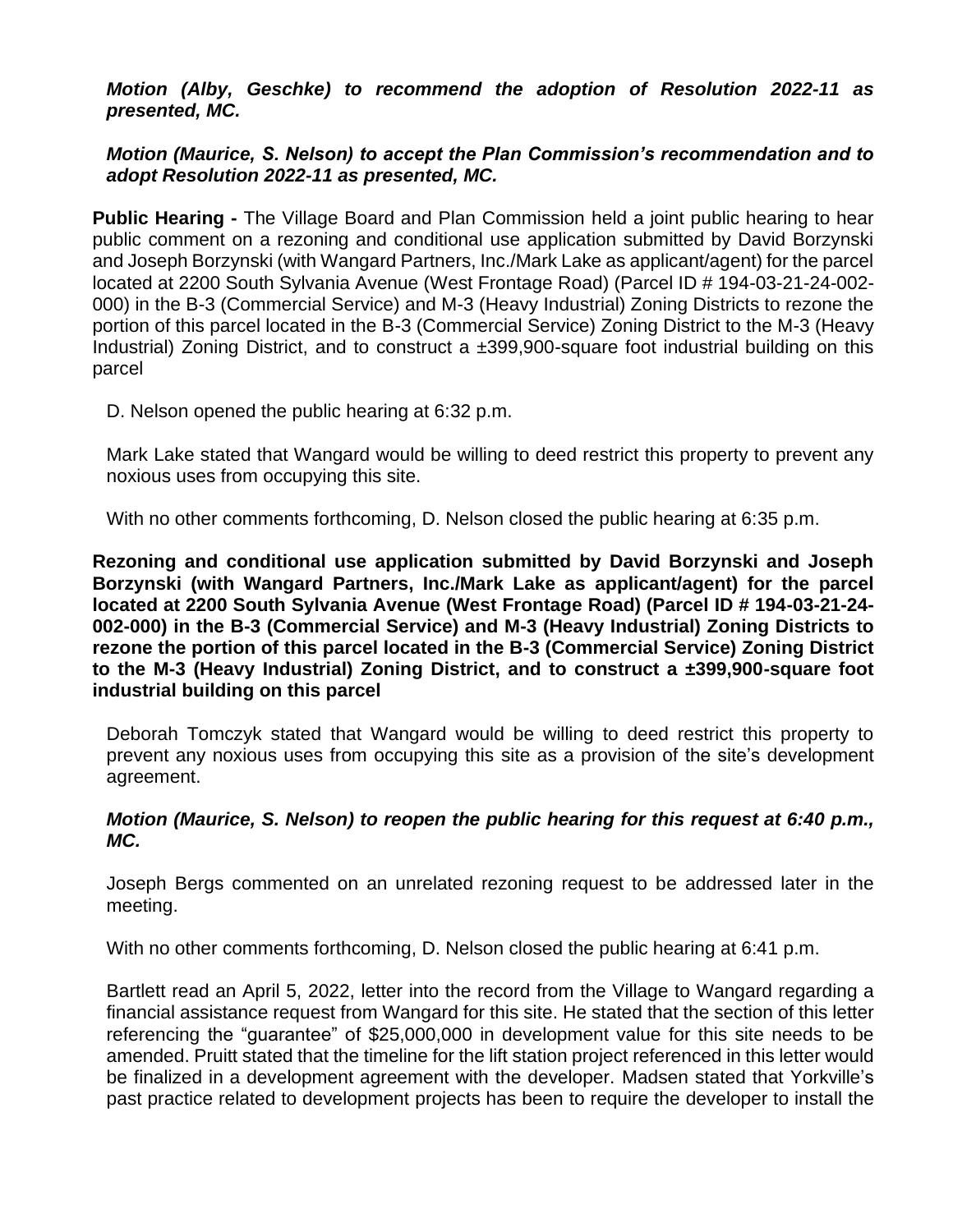public infrastructure required for those projects, such as road, sanitary sewer, water, and stormwater facilities.

*No formal action was taken by the Village Board on this agenda item.*

**Plan Commission Resolution 2022-01 Recommending approval of an ordinance amending the Racine County Code of Ordinances as adopted by the Village of Yorkville under Section 55-1(a) of the Code of Ordinances of the Village of Yorkville relating to the rezoning of ±12.18 acres of land from the B-3 (Commercial Service) Zoning District to the M-3 (Heavy Industrial) Zoning District, part of the S½ of the NE¼ of Sec. 24, T3N, R21E, the parcel located at 2200 South Sylvania Avenue (West Frontage Road) (Parcel ID # 194- 03-21-24-002-000), to construct a ±399,900-square foot industrial building on this parcel; David Borzynski and Joseph Borzynski, Owner; Wangard Partners, Inc./Mark Lake, Applicant**

*Motion (Bartlett, Alby) to adopt Plan Commission Resolution 2022-01 as amended, with an updated date to satisfy the conditions of this rezoning of December 31, 2023, MC.*

**Ordinance 2022-03 Amending the Racine County Code of Ordinances as adopted by the Village of Yorkville under Section 55-1(a) of the Code of Ordinances of the Village of Yorkville relating to the rezoning of ±12.18 acres of land from the B-3 (Commercial Service) Zoning District to the M-3 (Heavy Industrial) Zoning District, part of the S½ of the NE¼ of Sec. 24, T3N, R21E, the parcel located at 2200 South Sylvania Avenue (West Frontage Road) (Parcel ID # 194-03-21-24-002-000), to construct a ±399,900-square foot industrial building on this parcel; David Borzynski and Joseph Borzynski, Owner; Wangard Partners, Inc./Mark Lake, Applicant**

*Motion (Bartlett, Maurice) to adopt Ordinance 2022-03 as amended, with an updated date to satisfy the conditions of this rezoning of December 31, 2023, MC.*

**Resolution 2022-12 Approving a request for a conditional use permit to construct a ±399,900-square foot industrial building on this parcel at 2200 South Sylvania Avenue (West Frontage Road), Sec. 24, T3N, R21E, Village of Yorkville, Racine County, Wisconsin (Parcel ID # 194-03-21-24-002-000); David Borzynski and Joseph Borzynski, Owner; Wangard Partners, Inc./Mark Lake, Applicant**

Pruitt stated that the applicant requested that the expiration date of this request be changed to December 31, 2023, adding that this change will need to be incorporated into a development agreement as well.

*Motion (Bartlett, Alby) to recommend the adoption of Resolution 2022-12 as amended, including the amendment of Condition #6 and the addition of Conditions #27-31 to Exhibit A of this resolution to read the following:*

*"6. Expiration. This approval will expire on December 31, 2023, unless substantial work has commenced following such grant. If this office determines that no substantial work has commenced, the project may not occur unless the Village of Yorkville grants a written extension. Written extension requests must be submitted*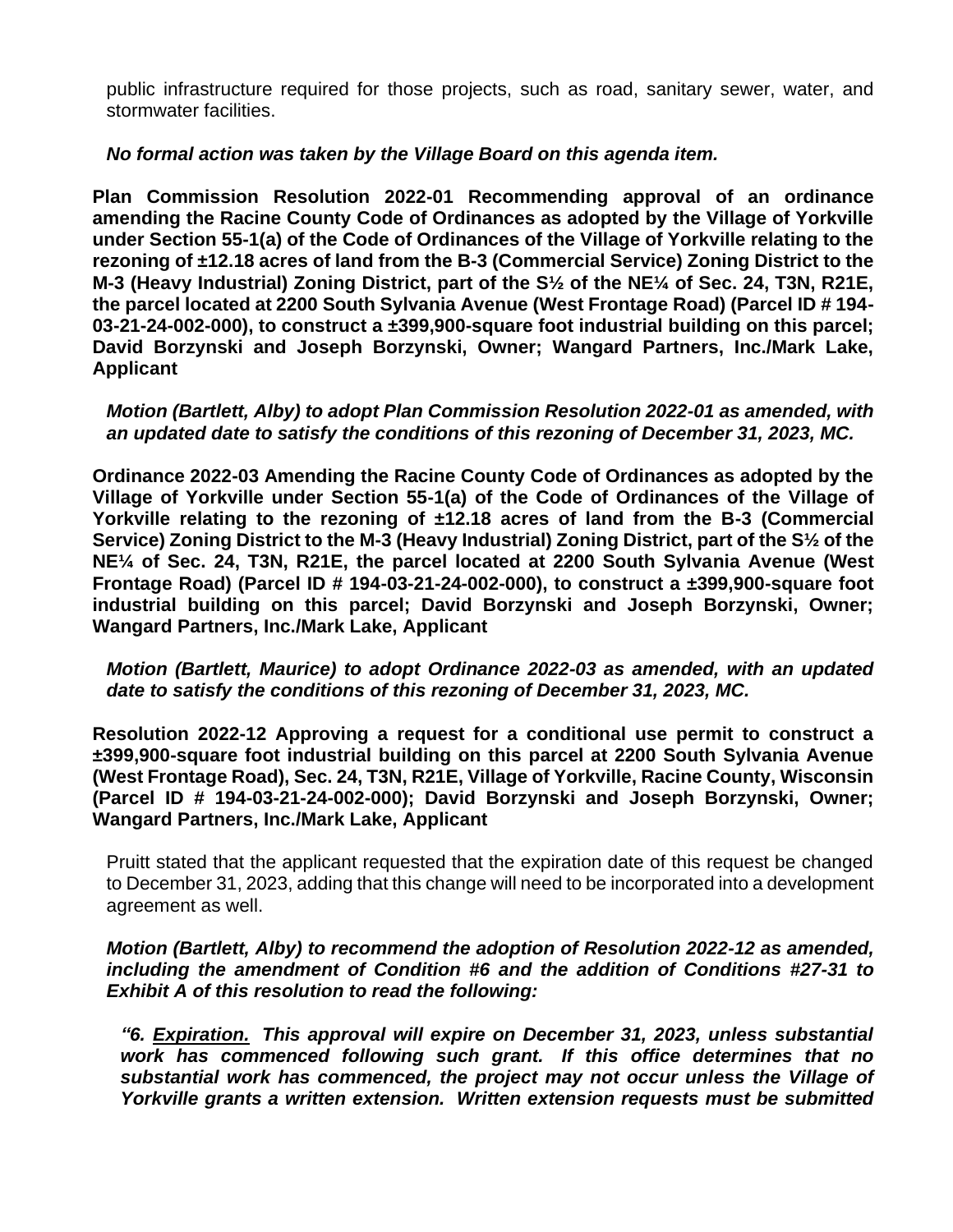*to the Racine County Development Services Office thirty (30) days before permit/approval expiration."*

*"27. Grandview Parkway Extension. Applicant shall construct at its expense the extension of Grandview Parkway as a public street along the property's western boundary, terminating in a cul-de-sac at the property's southern boundary. The public street shall be built to Village specifications and shall include the extension of the specified public water main to the property's southern boundary, as well as required storm water facilities. The land for the street shall be dedicated to the Village. Formal acceptance of the street via resolution of the Village Board is required, based upon the recommendation of its engineer. The Village will seek to levy a deferred special assessment for ½ the cost of the public street and public infrastructure to benefited property. When/if collected, those funds would be paid over to Applicant."*

*"28. Public Sanitary Sewer and Water Service. The property shall receive public sanitary sewer service by connecting via private lateral to a new public sanitary sewer lift station to be constructed by the Village on a portion of the property to be dedicated by Applicant. The timing of the sanitary sewer lift station shall be coordinated with Applicant's building construction as specified further in the development agreement. Applicant shall be responsible, at its sole cost, for installing the 4" sanitary sewer force main that will convey the property's wastewater to the north along South Sylvania Avenue from the lift station, as well as the parallel water main that shall be extended south down South Sylvania Avenue adjacent to the property. The property's private water looping system will be able to tap into both water mains on either side of its parcel."*

*"29. Storm Water Facilities. The property's storm water detention pond shall be constructed, owned, and maintained by Applicant in accordance with a recorded storm water maintenance agreement, with the Village receiving necessary easement rights."*

*"30. Facility. Applicant shall construct an industrial building of at least 399,900 square feet with an approximate assessed value of \$25 Million as further set forth in the development agreement."*

*"31. Development Agreement. The Village anticipates that a development agreement*  will be needed prior to the start of development of the property. That agreement will *address in more detail the timeline for completion of the various tasks, the construction of the street and public infrastructure, as well as necessary private improvements such as on-site storm water facilities. The Village shall not be obligated to begin construction of the public sanitary sewer lift station until construction of the industrial building as provided for in these conditions is commenced. The agreement will require reimbursement to the Village for all fees, expenses, costs, and disbursements relative to the construction, installation, dedication, and acceptance of the infrastructure improvements, including engineering review, supervision, inspection, as well as legal and financial consultant costs.", MC.*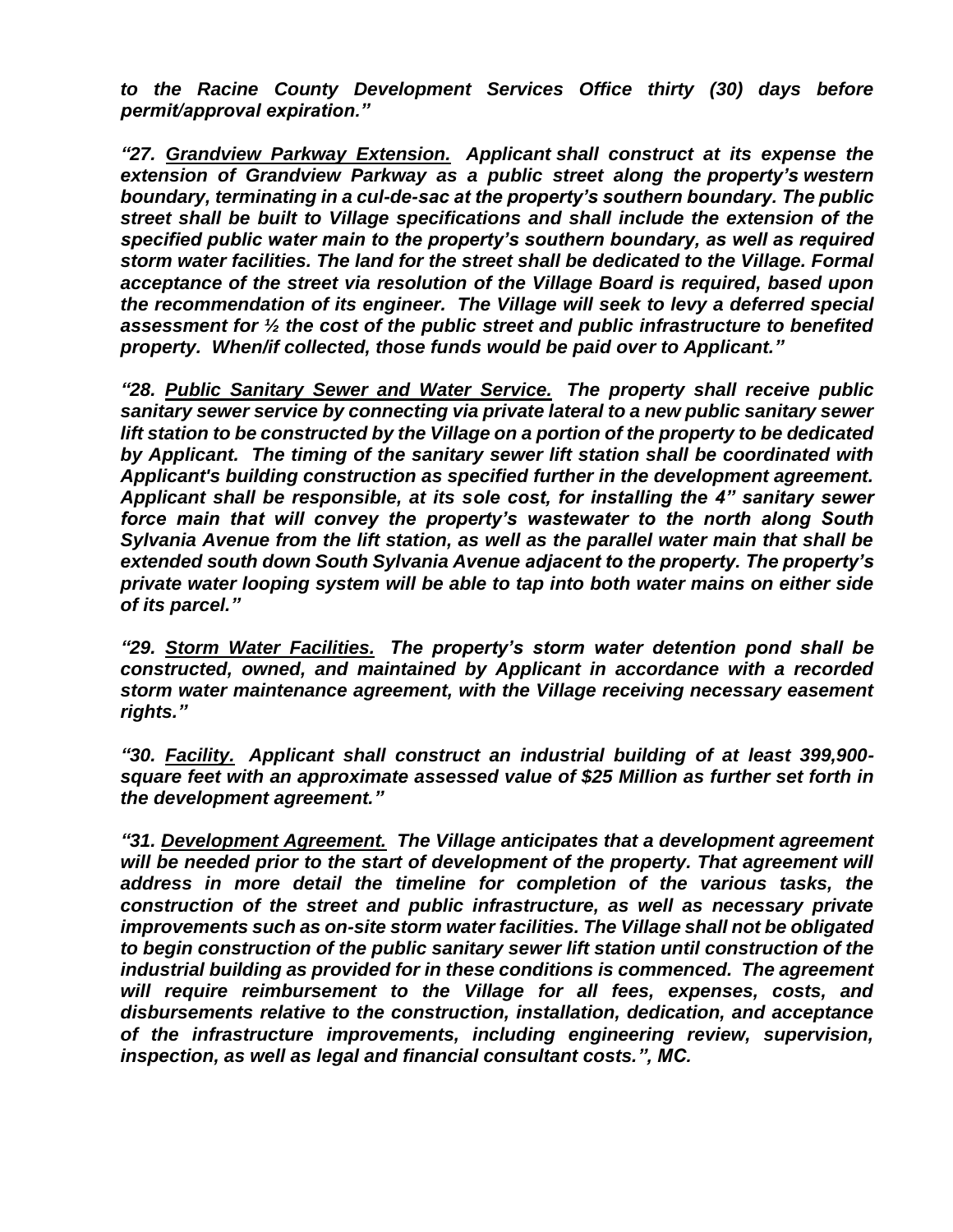*Motion (S. Nelson, Maurice) to accept the Plan Commission's recommendation and to adopt Resolution 2022-12 as amended, MC.*

**Rezoning application submitted by Arch Stanton LLC (with Brian Lilly as applicant/agent) for the parcel located at 2025 51st Drive (Parcel ID # 194-03-21-24-005-000) in the A-2 (General Farming and Residential II) Zoning District to rezone the easternmost ±40.22978 acres of this parcel from the A-2 (General Farming and Residential II) Zoning District to the M-2 (General Industrial) Zoning District**

Brian Lilly stated that he is willing to dedicate a small strip of land on the north side of this parcel to the Ives Grove Golf Course as part of the Village's proposed construction of a second well for the water utility.

# *No formal action was taken by the Village Board on this agenda item.*

**Plan Commission Resolution 2022-02 Recommending approval of an ordinance amending the Racine County Code of Ordinances as adopted by the Village of Yorkville under Section 55-1(a) of the Code of Ordinances of the Village of Yorkville relating to the rezoning of ±40.22978 acres of land from the A-2 (General Farming and Residential II) Zoning District to the M-2 (General Industrial) Zoning District, part of the N½ of the NW¼ of Sec. 24, T3N, R21E, for the parcel located at 2025 51st Drive (Parcel ID # 194-03-21-24- 005-000); Arch Stanton LLC, Owner; Brian Lilly, Applicant**

*Motion (Bartlett, Geschke) to adopt Plan Commission Resolution 2022-02 as presented, MC.*

**Ordinance 2022-04 Amending the Racine County Code of Ordinances as adopted by the Village of Yorkville under Section 55-1(a) of the Code of Ordinances of the Village of Yorkville relating to the rezoning of ±40.22978 acres of land from the A-2 (General Farming and Residential II) Zoning District to the M-2 (General Industrial) Zoning District, part of the N½ of the NW¼ of Sec. 24, T3N, R21E, for the parcel located at 2025 51st Drive (Parcel ID # 194-03-21-24-005-000); Arch Stanton LLC, Owner; Brian Lilly, Applicant**

Joseph Bergs asked whether there would be an opportunity to comment again on the proposed development of this parcel. D. Nelson stated that there would be another public hearing scheduled when the applicant submits a conditional use application for development of this site.

# *Motion (S. Nelson, Maurice) to adopt Ordinance 2022-04 as presented, MC.*

**Road opening permit application submitted by Arch Stanton LLC (with Brian Lilly as applicant/agent) to open West Grandview Parkway for the purposes of connecting a proposed public street to West Grandview Parkway**

*Motion (S. Nelson, Bartlett) to grant a permit to Arch Stanton LLC (with Brian Lilly as applicant/agent) to open West Grandview Parkway for the purposes of connecting a proposed public street to West Grandview Parkway, with a permit expiration date of December 31, 2023, MC.*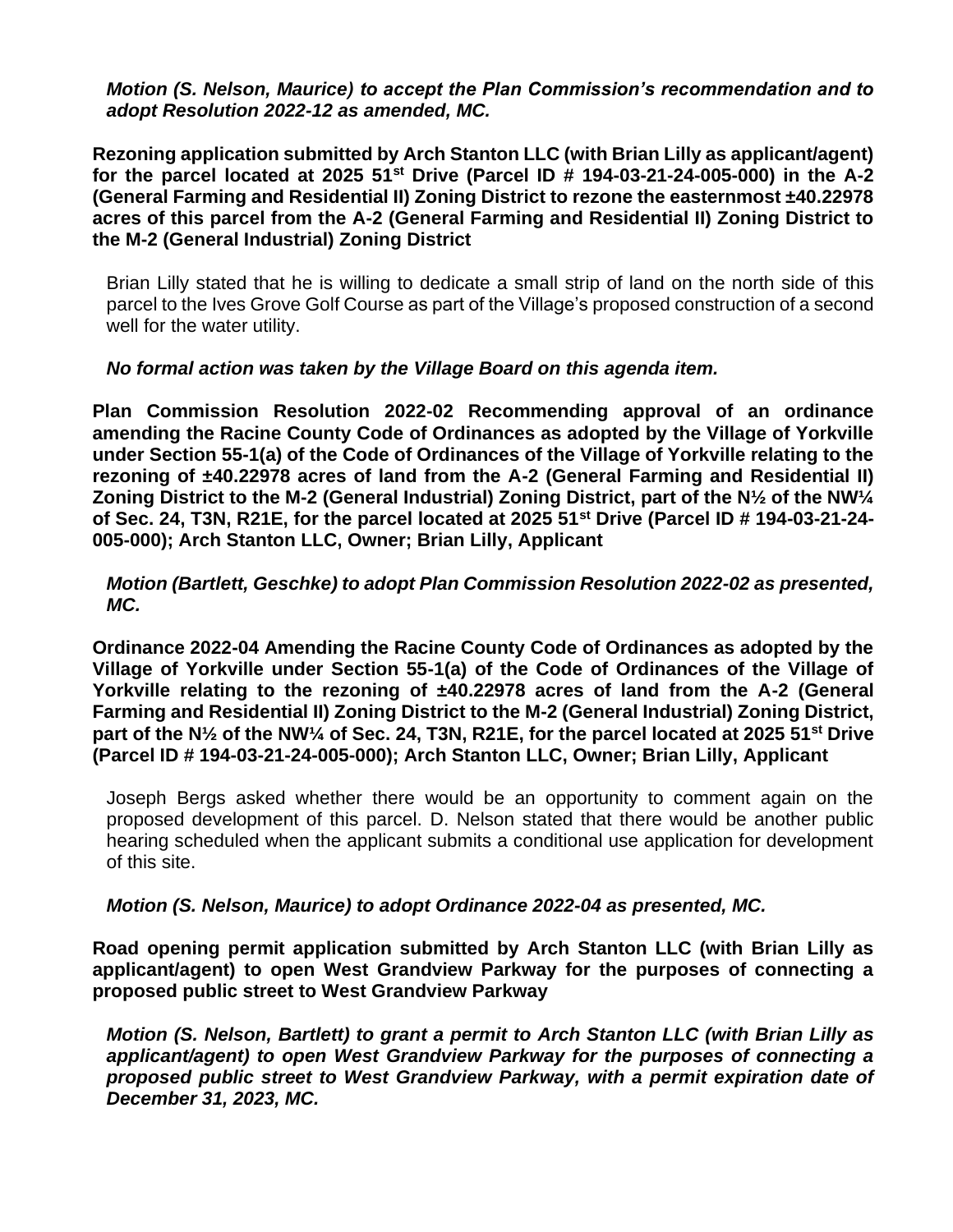**Public Hearing -** The Village Board and Plan Commission held a joint public hearing to hear public comment on a rezoning and conditional use application submitted by 2502 Sylvania, LLC and TCTS, LLC (with Dragan Radeta as applicant/agent) for the parcel located at 2502 North Sylvania Avenue (West Frontage Road) and a portion of the parcel located at 2626 49<sup>th</sup> Drive (Parcel ID #'s 194-03-21-01-003-000 and 194-03-21-01-002-000) in the B-3 (Commercial Service), M-2 (General Industrial) and A-2 (General Farming and Residential II) Zoning Districts to rezone the parcel located at 2502 North Sylvania Avenue (West Frontage Road) and a portion of the parcel located at 2626 49<sup>th</sup> Drive to the B-5 (Highway Business) Zoning District, and to construct a ±9,999-square foot commercial building on these parcels for the sales, service, maintenance and leasing of trucks, trailers, recreational vehicles and equipment, and the construction of a parking area to be utilized as a truck terminal

D. Nelson opened the public hearing at 7:23 p.m.

With no comments forthcoming, D. Nelson closed the public hearing at 7:25 p.m.

**Rezoning and conditional use application submitted by 2502 Sylvania, LLC and TCTS, LLC (with Dragan Radeta as applicant/agent) for the parcel located at 2502 North Sylvania Avenue (West Frontage Road) and a portion of the parcel located at 2626 49th Drive (Parcel ID #'s 194-03-21-01-003-000 and 194-03-21-01-002-000) in the B-3 (Commercial Service), M-2 (General Industrial) and A-2 (General Farming and Residential II) Zoning Districts to rezone the parcel located at 2502 North Sylvania Avenue (West Frontage Road) and a portion of the parcel located at 2626 49th Drive to the B-5 (Highway Business) Zoning District, and to construct a ±9,999-square foot commercial building on these parcels for the sales, service, maintenance and leasing of trucks, trailers, recreational vehicles and equipment, and the construction of a parking area to be utilized as a truck terminal**

Discussion focused on future access for the parcel located at 2626 49<sup>th</sup> Drive if this request is approved, including concerns related to the road frontage required by the Village's zoning code for the parcel as well as navigability of the turnaround at the end of 49<sup>th</sup> Drive for any large vehicles. Madsen stated that the Village's zoning administrator is recommending that the applicant install a cul-de-sac at the end of 49<sup>th</sup> Drive. Pruitt stated that it would be easier to handle the dedication of right-of-way for 49<sup>th</sup> Drive to the Village via certified survey map rather than a separate dedication document.

# *No formal action was taken by the Village Board on this agenda item.*

**Plan Commission Resolution 2022-03 Recommending approval of an ordinance amending the Racine County Code of Ordinances as adopted by the Village of Yorkville under Section 55-1(a) of the Code of Ordinances of the Village of Yorkville relating to the rezoning of ±32.0203 acres of land from the B-3 (Commercial Service), M-2 (General Industrial) and A-2 (General Farming and Residential II) Zoning Districts to the B-5 (Highway Business) Zoning District, part of the S½ of the NE¼ of Sec. 01, T3N, R21E, for the parcel located at 2502 North Sylvania Avenue (West Frontage Road) and a portion of the parcel located at 2626 49th Drive (Parcel ID #'s 194-03-21-01-003-000 and 194-03-21- 01-002-000), for the construction of a ±9,999-square foot commercial building on these parcels for the sales, service, maintenance and leasing of trucks, trailers, recreational**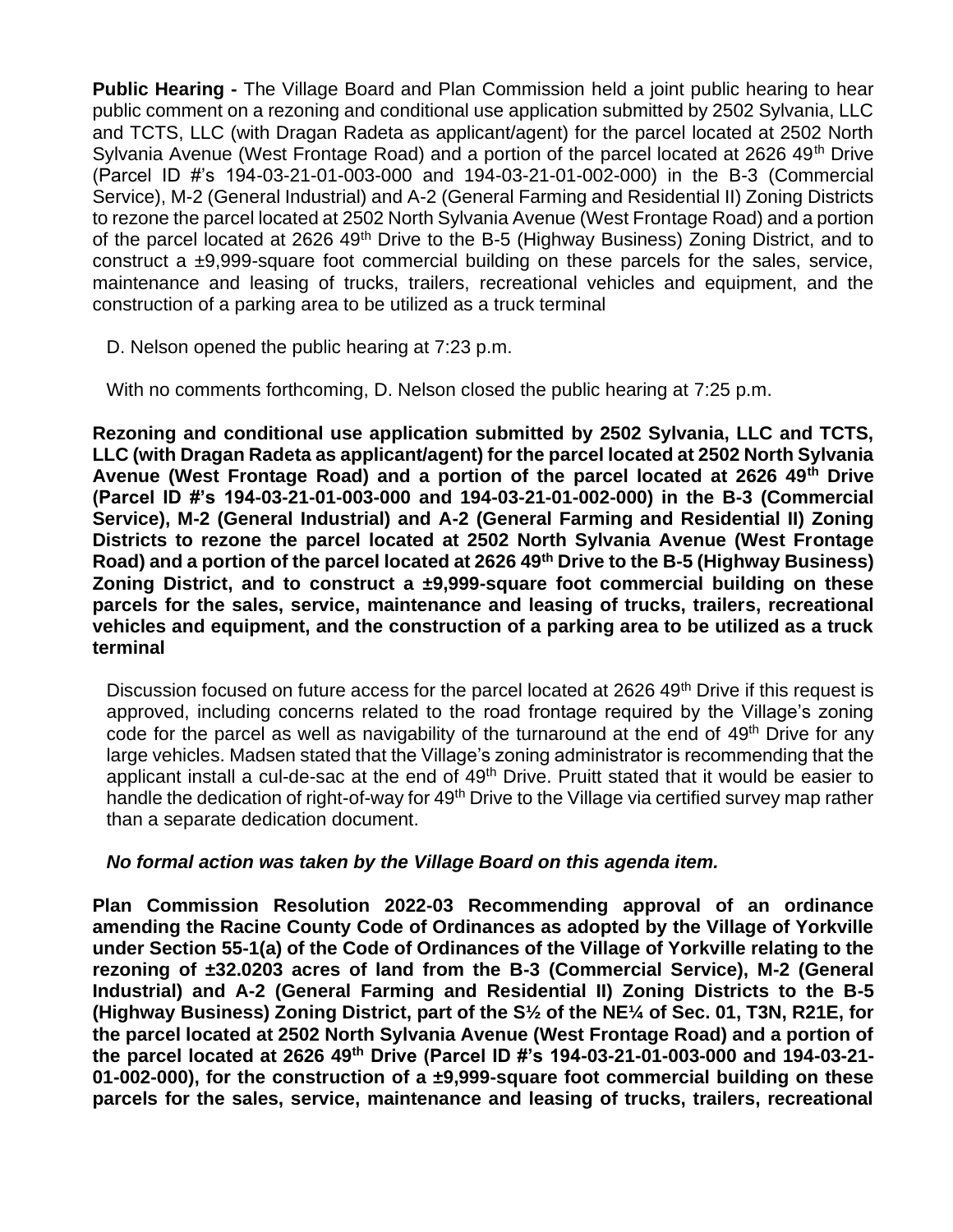**vehicles and equipment, and the construction of a parking area to be utilized as a truck terminal; 2502 Sylvania, LLC and TCTS, LLC, Owner; Dragan Radeta, Applicant/Agent**

*Motion (Alby, DeGarmo) to adopt Plan Commission Resolution 2022-03 as amended, with an updated date to satisfy the conditions of this rezoning of December 31, 2023, MC.*

**Ordinance 2022-05 Amending the Racine County Code of Ordinances as adopted by the Village of Yorkville under Section 55-1(a) of the Code of Ordinances of the Village of Yorkville relating to the rezoning of ±32.0203 acres of land from the B-3 (Commercial Service), M-2 (General Industrial) and A-2 (General Farming and Residential II) Zoning Districts to the B-5 (Highway Business) Zoning District, part of the S½ of the NE¼ of Sec. 01, T3N, R21E, for the parcel located at 2502 North Sylvania Avenue (West Frontage Road) and a portion of the parcel located at 2626 49th Drive (Parcel ID #'s 194-03-21-01-003-000 and 194-03-21-01-002-000), for the construction of a ±9,999-square foot commercial building on these parcels for the sales, service, maintenance and leasing of trucks, trailers, recreational vehicles and equipment, and the construction of a parking area to be utilized as a truck terminal; 2502 Sylvania, LLC and TCTS, LLC, Owner; Dragan Radeta, Applicant/Agent**

*Motion (Funk, Maurice) to adopt Ordinance 2022-05 as amended, with an updated date to satisfy the conditions of this rezoning of December 31, 2023, MC.*

**Resolution 2022-13 Approving a request for a conditional use permit to construct a ±9,999-square foot commercial building on these parcels for the sales, service, maintenance and leasing of trucks, trailers, recreational vehicles and equipment, and to construct a parking area to be utilized as a truck terminal at 2502 North Sylvania Avenue (West Frontage Road) and a portion of the parcel located at 2626 49th Drive, Sec. 01, T3N, R21E, Village of Yorkville, Racine County, Wisconsin (Parcel ID #'s 194-03-21-01-003-000 and 194-03-21-01-002-000); 2502 Sylvania, LLC and TCTS, LLC, Owner; Dragan Radeta, Applicant/Agent**

*Motion (Bartlett, Alby) to recommend the adoption of Resolution 2022-13 as amended, including the amendment of Condition #10 and the addition of Condition #28 to Exhibit A of this resolution to read the following:*

*"10. Expiration. This approval will expire on December 31, 2023, unless substantial work has commenced following such grant. If this office determines that no substantial work has commenced, the project may not occur unless the Village of Yorkville grants a written extension. Written extension requests must be submitted to the Racine County Development Services Office thirty (30) days before permit/approval expiration."*

*"28. Plans Required. The applicant shall submit a complete site grading plan, erosion control plan and stormwater management plan meeting Village requirements for review and approval by the Village Engineer at the applicant's expense.", MC.*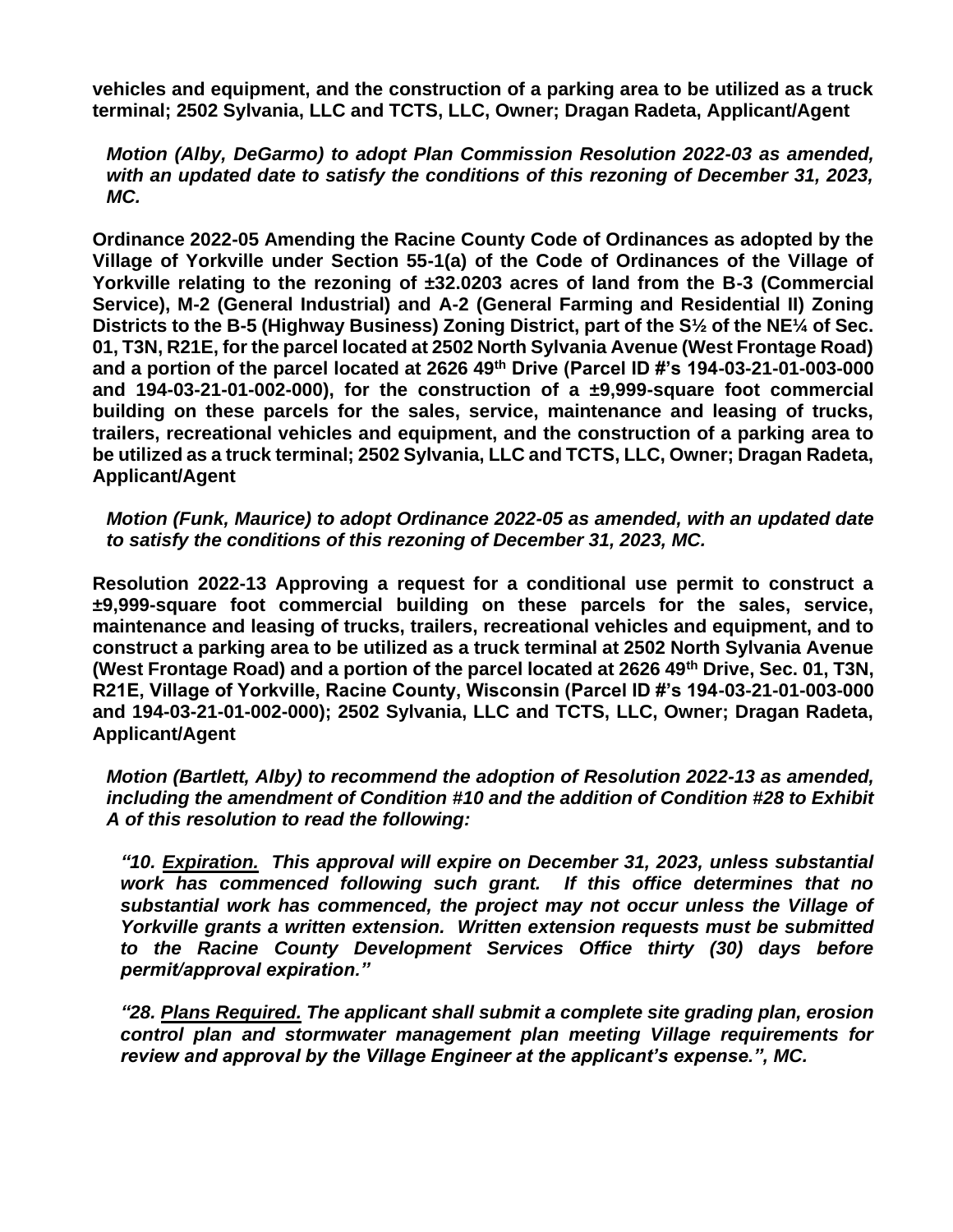# *Motion (Maurice, Funk) to accept the Plan Commission's recommendation and to adopt Resolution 2022-13 as amended, MC.*

**Public Hearing -** The Village Board and Plan Commission held a joint public hearing to hear public comment on a conditional use application submitted by Maria Sandoval for the parcel located at 14800 Braun Road (Parcel ID # 194-03-21-25-013-010) in the A-2 (General Farming and Residential II) Zoning District to occupy an existing barn with an event venue business, to exceed the accessory structure maximum aggregate total footprint area and to construct an open-sided accessory structure

D. Nelson opened the public hearing at 7:54 p.m.

Maria Sandoval stated that she would be willing to comply with the conditions of approval for this proposed use. She noted that a lot of the events hosted at this site are for immediate family members.

Lesa Haas, 14825 Braun Road, spoke in opposition to this proposal, stating that there are issues with traffic, noise, and event attendees using her property to turn around.

Karla Uhlenhake, 14805 Braun Road, spoke in opposition to this proposal, stating that there are issues with traffic, noise, and event attendees using her property to turn around.

McKinney read a letter from Bethany Sorce, 14705 Braun Road, and an email from Vicky Lange, 14723 Braun Road, both speaking in opposition to this proposal.

With no other comments forthcoming, D. Nelson closed the public hearing at 8:07 p.m.

## **Conditional use application submitted by Maria Sandoval for the parcel located at 14800 Braun Road (Parcel ID # 194-03-21-25-013-010) in the A-2 (General Farming and Residential II) Zoning District to occupy an existing barn with an event venue business, to exceed the accessory structure maximum aggregate total footprint area and to construct an open-sided accessory structure**

Maurice stated that the Long-Range Planning/Ordinance Committee, Village Board, and Plan Commission discussed event barns in the past but opted against adopting a specific ordinance related to them, choosing instead to review requests for event barns as an unspecified, unclassified conditional use request on a case-by-case basis. Alby stated that he is not opposed to event barns in general but noted that he did not believe that this location was appropriate for such a use given its proximity to neighboring residential properties. Maria Sandoval stated that the pergola referenced in this application has already been built. She noted that alcohol is neither sold nor served at this facility.

# *No formal action was taken by the Village Board on this agenda item.*

**Resolution 2022-14 Approving a request for a conditional use permit to occupy an existing barn with an event venue business, to exceed the accessory structure maximum aggregate total footprint area and to construct an open-sided accessory structure at 14800 Braun Road, Sec. 25, T3N, R21E, Village of Yorkville, Racine County, Wisconsin**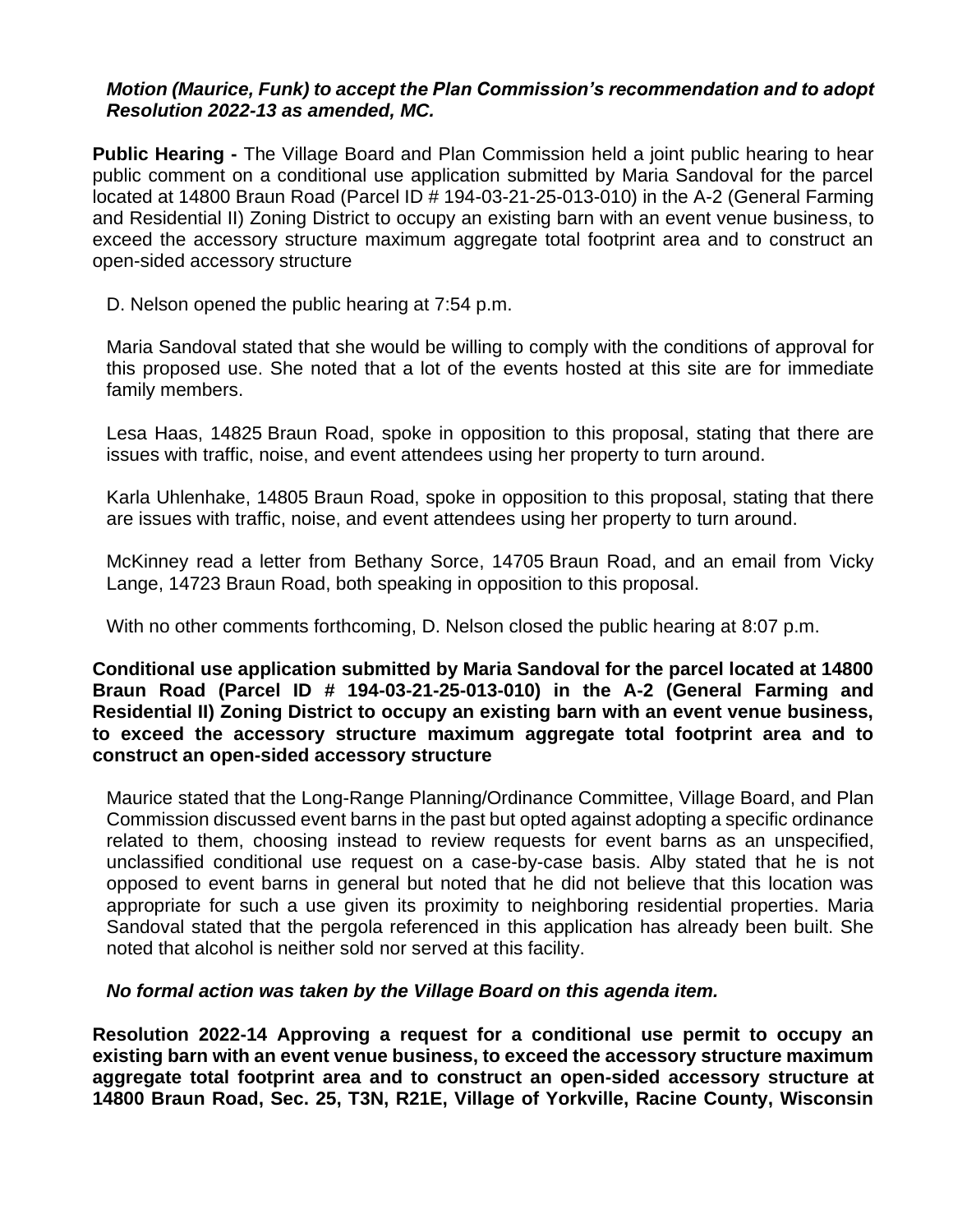# **(Parcel ID # 194-03-21-25-013-010); Maria Sandoval, Owner; Maria Sandoval, Applicant/Agent**

Maria Sandoval stated that she would be willing to address the noise and refuse issues, and would agree to limit the hours of operation to Saturdays from 4:00 p.m. to 12:00 a.m. She added that she did not want this use to become a nuisance for neighbors. Jesus Sandoval stated that many of the concerns identified can be remedied by conditions on an approved conditional use, adding that they cannot control everything that takes place during or after events. Funk stated that more information needs to be provided related to this application, such as for fire protection, lighting, and planned restroom facilities. Sophia Sandoval stated that the Village's building inspector told her that sprinklers would only be required if the occupancy of the building exceeded 250 people.

# *Motion (Alby, Geschke) to recommend the denial of Resolution 2022-14 for the following reasons:*

- *The noise, traffic, and refuse currently generated by this use*
- *That the proposed use is inappropriate given the layout of the property and its proximity to residential uses, MC.*

*Motion (S. Nelson, Maurice) to accept the Plan Commission's recommendation and to deny Resolution 2022-14, MC.*

**Resolution 2022-15 Opposing the Wisconsin Department of Transportation's proposed roundabout at the intersection of Colony Avenue (U.S. Highway 45) and Plank Road (Racine County Highway A) in the Village of Yorkville, Racine County, Wisconsin**

*Motion (S. Nelson, Funk) to adopt Resolution 2022-15 as presented, MC.*

**North Colony Avenue paving and drainage program project driveway culvert replacement**

# **53rd Drive paving and drainage program project cross culvert replacement**

# **Raynor Avenue cross culvert replacement**

Madsen stated that there are three corroded driveway culverts on the section of North Colony Avenue scheduled for repaving in 2022. He recommended that the Village contract out the replacement of the rusted-out culverts if the culvert replacement will be done, rather than going through the process of approving a change order for the repaving project. He noted that the existing culverts would be replaced with in-kind materials, adding that cross culverts would be replaced with concrete structures regardless of their current composition.

# *Motion (Maurice, S. Nelson) to do the following:*

• *To direct the Village's engineer to perform an inspection of all driveway culverts on the sections of North Colony Avenue and 53rd Drive scheduled to be repaved in 2022*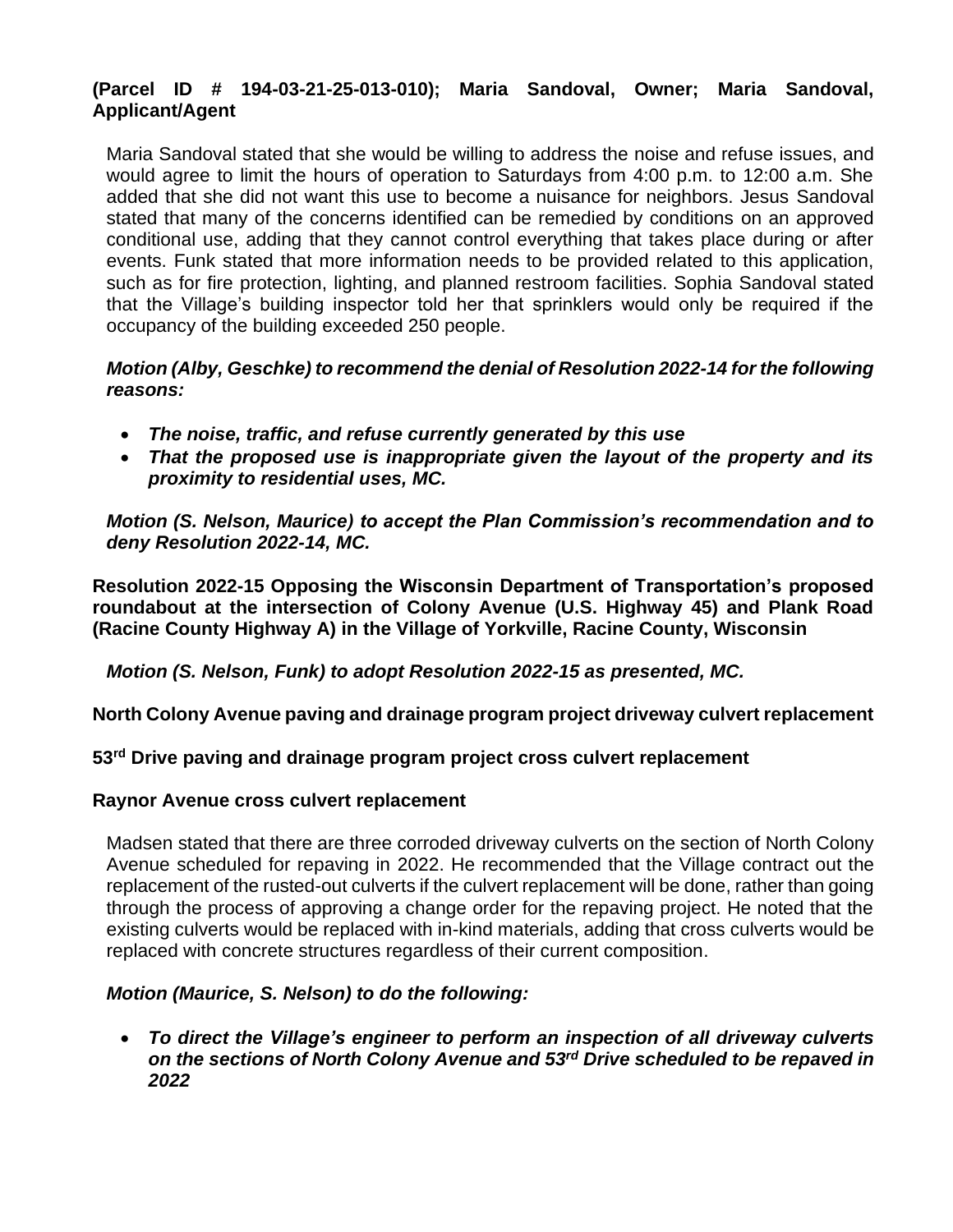- *To direct the Village's engineer to perform an inspection of all cross culverts on the sections of North Colony Avenue and 53rd Drive scheduled to be repaved in 2022*
- *To replace any corroded or damaged culverts discovered during either of these inspections prior to the start of these repaving projects, MC.*

# **Annual road tour report**

Several tile-related issues were discussed as part of this report, as well as the recently damaged ditch along Leetsbir Road. Timothy Abramson and Jason Criplean addressed the Village Board regarding a plugged driveway culvert located at 17019 2 Mile Road. The Village Board directed McKinney to contact the Racine County Public Works Department to request that they jet the culvert out.

# *No formal action was taken by the Village Board on this agenda item.*

# **Well #2 site acquisition appraisal proposal**

McKinney stated that Valbridge Property Advisors submitted a proposal for real estate appraisals for a 0.98-acre portion of Ives Grove Golf Course immediately adjacent to the Village's water tower site and a similarly sized small strip of land on the north side of the parcel located at 2025 51<sup>st</sup> Drive, which is owned by Arch Stanton LLC/Brian Lilly. He noted that this appraisal is part of the process required to acquire the land necessary for drilling a second well for the water utility. He stated that the appraisal cost is described as "expected not to exceed" in an amount of \$4,000.00 per parcel, or \$8,000.00 total, adding that this proposal, if approved, would be paid for by the Water Utility (60%) and Tax Incremental District #1 (40%).

*Motion (S. Nelson, Funk) to approve the Valbridge Property Advisors proposal for Well #2 site acquisition real estate appraisal services as presented, with the condition that the Sewer and Water Commission also approve this proposal prior to its execution, MC.*

**Special Event Permit application submitted by Jodi Klug on behalf of Racine Instinctive Bowmen for the Archery/Hunting Swap Meet, to be held at 14403 50th Road, on Saturday, May 21, 2022**

*Motion (S. Nelson, Bartlett) to grant a Special Event Permit to Jodi Klug on behalf of Racine Instinctive Bowmen for the Archery/Hunting Swap Meet, to be held at 14403 50th Road, on Saturday, May 21, 2022, with no conditions, MC.*

**2021-2022 annual Operator License application submitted by Ashley Taylor**

*Motion (Maurice, S. Nelson) to grant a 2021-2022 annual Operator License to Ashley Taylor, with no conditions, MC.*

# **Reports**

**Building Inspector's Report:** The Building Inspector was not present to provide his report to the Village Board.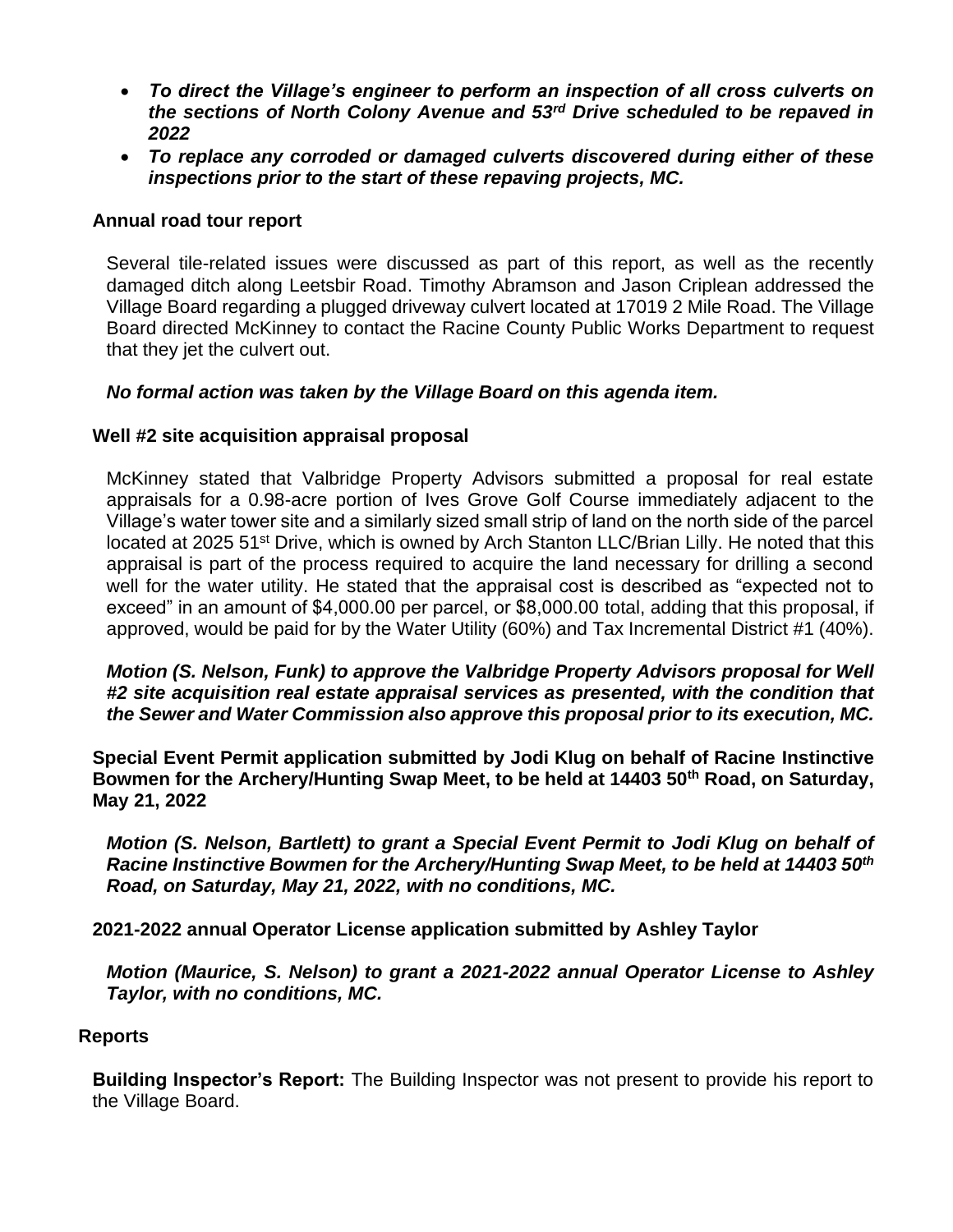# *Motion (S. Nelson, Bartlett) to approve and file the Building Inspector's report as presented, MC.*

**Engineer's Report:** Madsen stated that he had no information to report to the Village Board.

**Yorkville Stormwater Utility District Report:** S. Nelson stated that he had no information to report to the Village Board.

**Roads/Public Works Committee Report:** Funk stated that he had no information to report to the Village Board.

**Village President's Report:** D. Nelson stated that he had no information to report to the Village Board.

**Administrator/Clerk's Report:** McKinney reported to the Village Board on the following:

- That the May 9 joint Village Board/Plan Commission meeting agenda may include agenda items related to the following:
	- o 18320 Old Yorkville Road conditional use
	- o Yorkshire Highlands subdivision final plat documents
- That the April 25 Village Board meeting agenda may include agenda items related to the following:
	- o 611 South Sylvania Avenue (West Frontage Road) alcohol licensing
	- o Resolution for Village appointed positions
- That a joint Union Grove/Yorkville request for road construction funding was approved for 67<sup>th</sup> Drive between 58<sup>th</sup> Road and Durand Avenue (STH 11)
- That bird netting should be installed this weekend on the underside of the  $58<sup>th</sup>$  Road bridge over the West Branch of the Root River Canal
- That the April 5 spring election went well
- That he, S. Nelson, and D. Nelson met on March 29 with the Racine County Board of Drainage Commissioners to discuss their proposed assessments for dredging the West Branch of the Root River Canal
- That he received an updated draft of the Sprint/T-Mobile water tower/ground space license agreement

# **Public Comments, Questions and Suggestions**

No public comments, questions or suggestions were provided.

**New and Unfinished Business - Discussion and possible action on the following:**

**Closed Session: 2200 South Sylvania Avenue (West Frontage Road) financial assistance request from Wangard Partners and a proposed development of the parcel located at 2025 51st Drive and issues related thereto**

*No formal action was taken by the Village Board on this agenda item.*